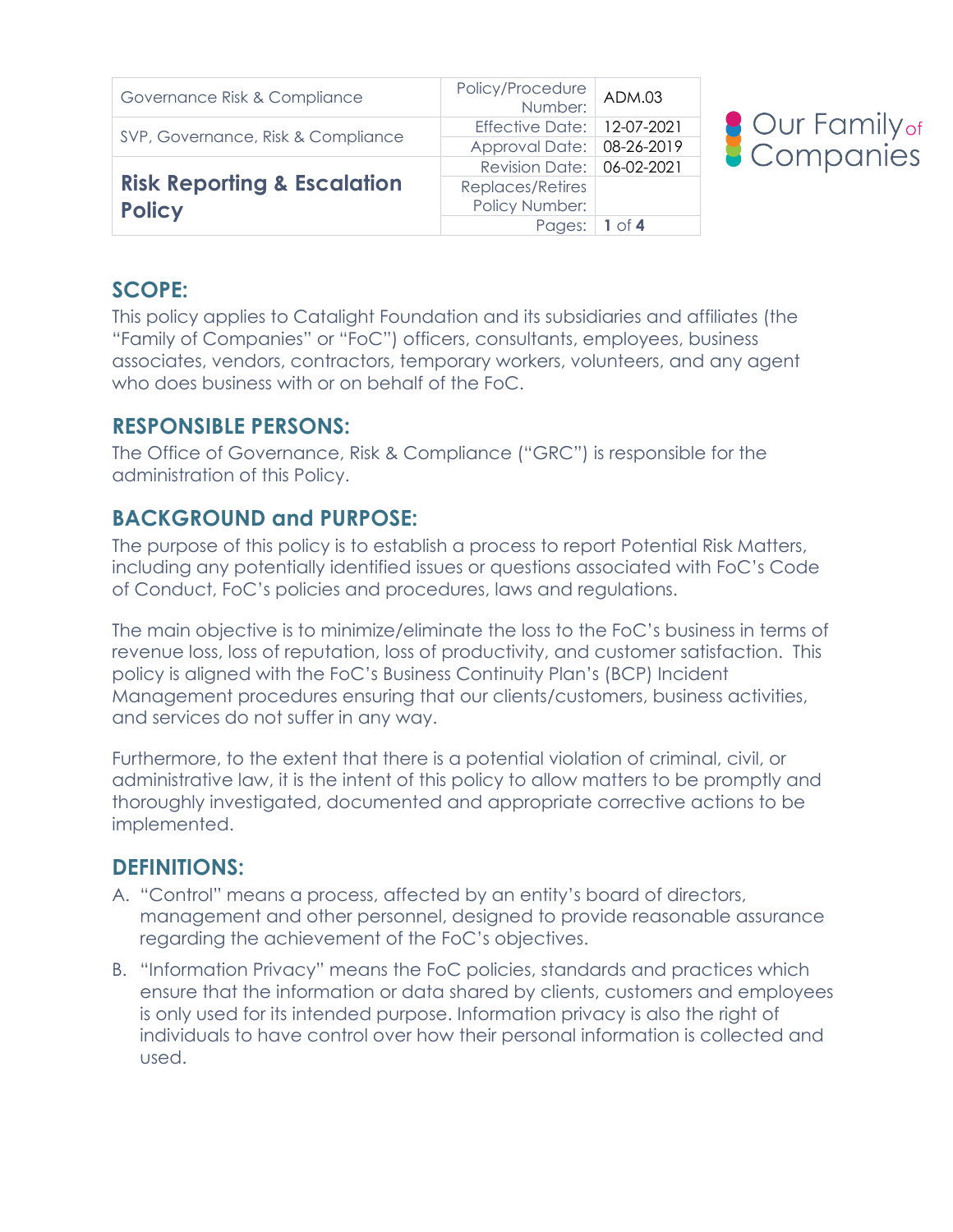

- C. "Information Security" or "Data Security" means the protection of data against loss, modification, or unauthorized disclosure during its input to, storage in, or processing by a computing resource or at any point thereafter.
- D. "Potential Risk Matter" means a regulatory compliance or risk concern, information privacy and security concerns, information technology and cybersecurity concerns, notices from state or government offices, and/or other evidence or allegations of violations of the FoC's Code of Conduct, policies and procedures, or laws and regulations.
- E. "Risk" means the chance of something happening that will have an impact on the FoC.
- F. "Risk Management" means the culture, processes and structures that are directed towards realizing potential opportunities while managing adverse effects.
- G. "Third-party" means any individual or entity that the FoC does business with. This may include suppliers, vendors, providers, and business partners such as outside counsel and consultants.
- H. "Vendor relationship management" means the managing of relationships with third parties.

# **POLICY:**

#### **Risk Reporting**

Risk reporting is a responsibility of all, with specific risk responsibilities being allocated to different groups and levels within the FoC. It is important to have complete and current risk information available as this information assists the FoC to make more informed decisions around both strategic direction and operational objectives.

Whether you are an employee, an officer or director, an independent contractor, or someone who does business with us, we ask that you bring to light good faith concerns regarding the FoC's business practices and report Potential Risk Matters immediately upon discovery or notification of the same.

- A. Risk owners of the FoC should actively review, document, test and monitor their internal controls for potential or actual violations of FoC policies or law. Risk owners may, on occasion, identify Potential Risk Matters and must escalate in accordance with this policy.
- B. Employees have an obligation to report Potential Risk Matters regardless of how the employee became aware of the Potential Risk Matter to their supervisor – e.g., from an external source, detected by an internal control or an internal assessment.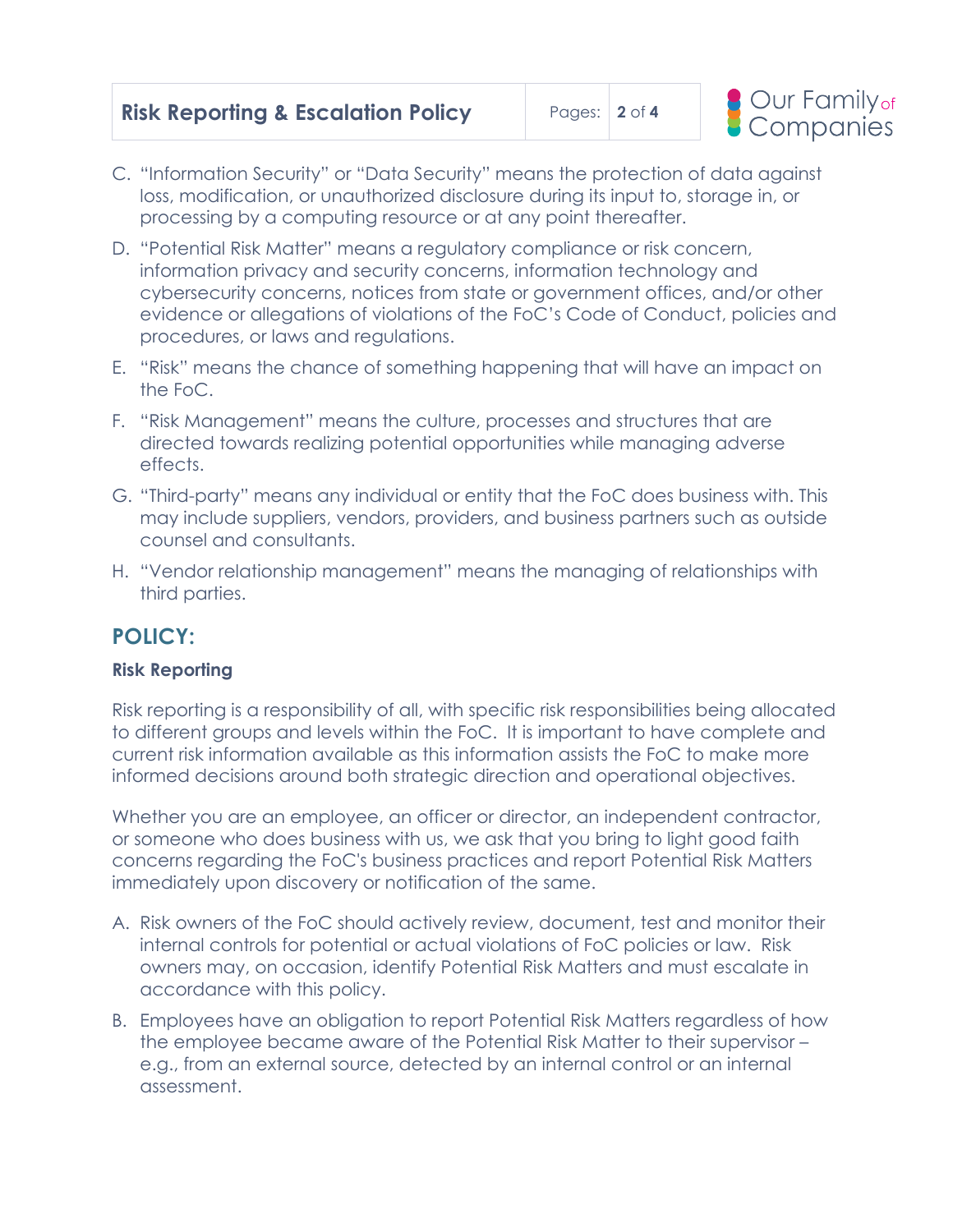

#### **Risk Escalation**

Risk escalation is an important process for ensuring that risks are known and understood by the people with the authority to appropriately manage them. Timely escalation is critical to ensure adequate and independent investigations by the appropriate departments. Timeliness is critical because the FoC may have a legal obligation to disclose escalated matters to government agencies. Failure to do so may expose the FoC to potential legal sanctions.

#### **Roles and Responsibilities:**

| Group                     | <b>Responsibilities</b>                                                                                                                              |
|---------------------------|------------------------------------------------------------------------------------------------------------------------------------------------------|
| <b>CEO</b>                | Review reports<br>$\bullet$                                                                                                                          |
|                           | Closely monitor extreme risks<br>$\bullet$                                                                                                           |
|                           | Identify new and emerging risks<br>$\bullet$                                                                                                         |
|                           | <b>Business Continuity</b><br>$\bullet$                                                                                                              |
| <b>GRC</b>                | Gather risk information across the FoC<br>$\bullet$                                                                                                  |
|                           | Review reports<br>$\bullet$                                                                                                                          |
|                           | Prepare reports<br>$\bullet$                                                                                                                         |
|                           | Identify new and emerging risks<br>$\bullet$                                                                                                         |
|                           | <b>Provide Regulatory Guidance</b><br>$\bullet$                                                                                                      |
| <b>FoC FoFos</b>          | Review reports<br>$\bullet$                                                                                                                          |
|                           | Communicate key risk issues to other executive forums<br>$\bullet$                                                                                   |
|                           | Identify new and emerging risks<br>$\bullet$                                                                                                         |
|                           | <b>Business Continuity</b><br>$\bullet$                                                                                                              |
| <b>Risk Owners</b>        | Monitor and review the risks which they own<br>$\bullet$                                                                                             |
|                           | Prepare reports for the risks which they own<br>$\bullet$                                                                                            |
|                           | Provide GRC with information on the risks which they own<br>$\bullet$                                                                                |
|                           | Identify new and emerging risks<br>$\bullet$                                                                                                         |
|                           | <b>Business Continuity</b><br>$\bullet$                                                                                                              |
| <b>FoC Business Heads</b> | Review reports prepared by GRC<br>$\bullet$                                                                                                          |
|                           | Provide executive support to GRC, for example, requiring<br>$\bullet$<br>timely provision of risk information from the organization to<br><b>GRC</b> |
|                           | Identify new and emerging risks                                                                                                                      |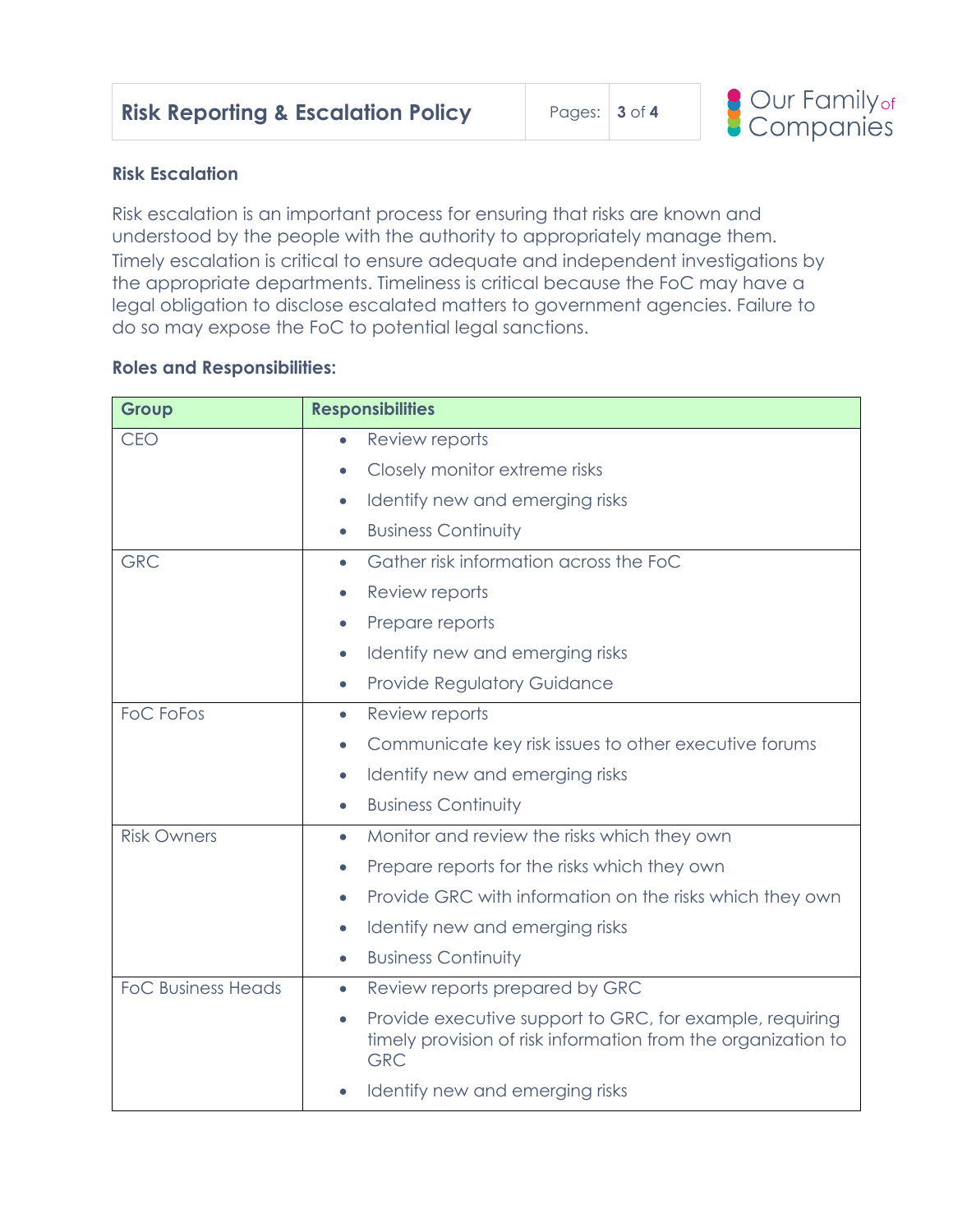## **Risk Reporting & Escalation Policy** Pages: | 4 of 4



| Group           | <b>Responsibilities</b>                             |  |  |  |
|-----------------|-----------------------------------------------------|--|--|--|
|                 | <b>Business Continuity</b><br>$\bullet$             |  |  |  |
| FoC Leaders and | • Provide risk information to those that request it |  |  |  |
| Staff           | Monitor and review risks within their areas         |  |  |  |
|                 | Identify new and emerging risks                     |  |  |  |
|                 | <b>Business Continuity</b><br>$\bullet$             |  |  |  |

#### **RELATED POLICIES AND STANDARDS:**

- Employee Handbook
- Business Continuity Plan Incident Management

# **ATTACHMENTS:**

- Attachment A: Examples of Reportable Potential Risk Matters
- Attachment B: General Guidelines for Escalating Potential Risk Matters
- Attachment C: Guidelines for Managing Expressions of Dissatisfaction & Threats from Third Parties With Whom The FoC Contracts With
- Attachment D: Guidelines for Reputation Management Monitoring and Escalation
- Attachment E: Guidelines for Reporting Information Privacy-Security & Cyber Security Threats
- Attachment F: Guidelines for CAPA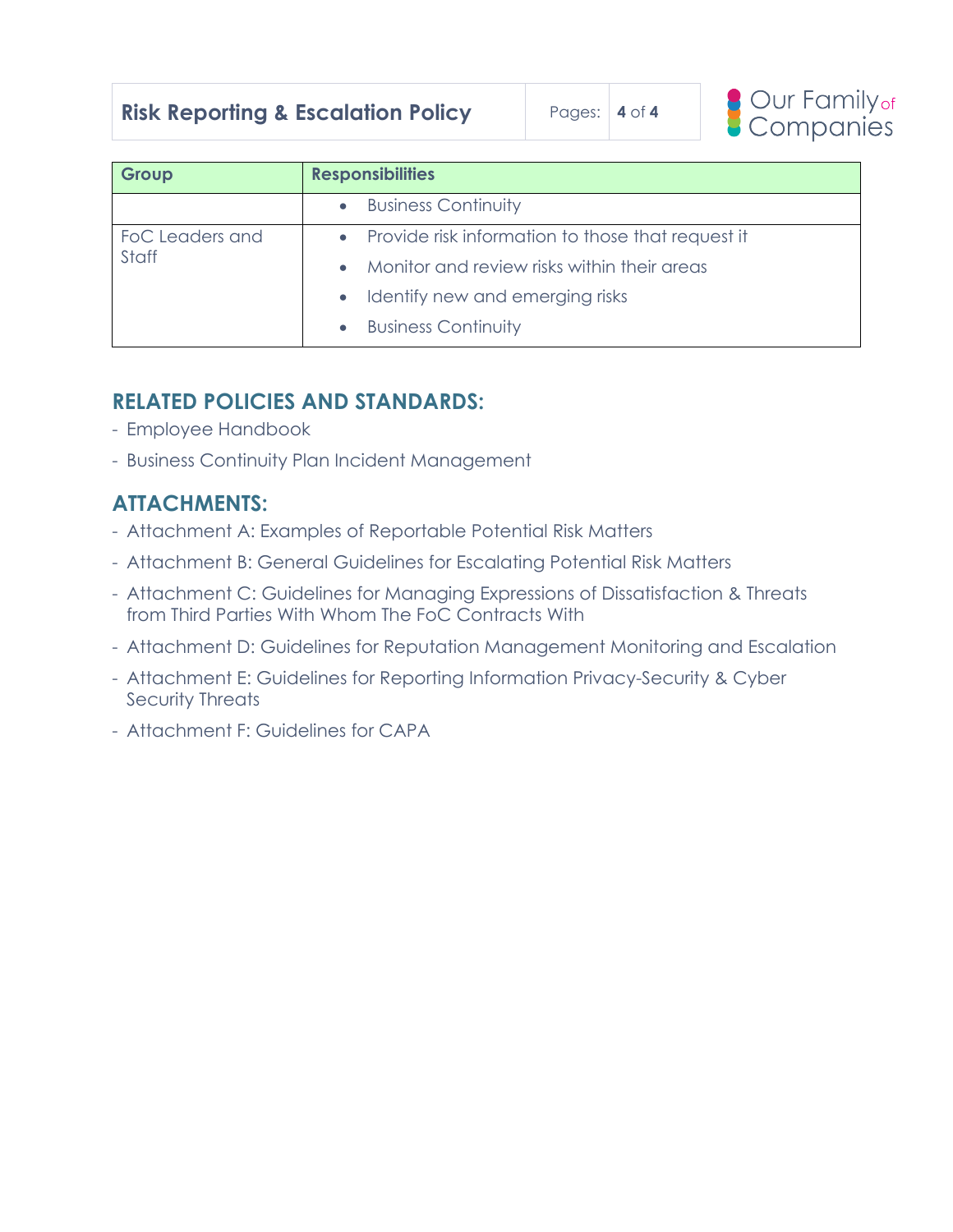| Governance, Risk & Compliance | SVP, Governance, Risk & Compliance |  |
|-------------------------------|------------------------------------|--|
|                               |                                    |  |

Page: **1** of **3**



#### Examples of Reportable Potential Risk Matters

*Note: This list contains examples of high-level categories of reportable Potential Risk Matters and is by no means exhaustive. If you have any questions regarding whether a matter is reportable, please contact your direct supervisor or the Compliance HelpLine at 1-833-44-PROTECT (1-833-447-7683).*

A "Potential Risk Matter" can be either a single event or a series of related events that involves:

- A. A violation of the obligation to provide items or services of a quality that meets professionally recognized standards of health care where such violation has occurred in one or more instances and presents an imminent danger to the health, safety or well-being of a client or places the client unnecessarily in highrisk situations;
- B. Expressions of Dissatisfaction and/or Threats from Third Parties;
- C. Information Privacy and Information Security concerns;
- D. Evidence or allegations of actual or potential violations of federal or state criminal, civil or administrative laws for which significant penalties may be assessed or which may subject a FoC entity to significant litigation risk (e.g., consumer protection laws, securities laws, environmental protection laws, etc.);
- E. Notice of a government investigation or inquiry or litigation alleging fraud;
- F. Material violation of the FoC's policies;
- G. Violation of Centers for Medicare and Medicaid (CMS) Conditions of Participation, Commission on Accreditation of Rehabilitation Facilities (CARF) accreditation standards, or other licensing or accreditation standards;
- H. Significant findings identified by FoC audits or any review conducted by third parties engaged by any FoC entity; OR
- I. Other matters or events likely to cause significant reputational or financial harm to the FoC (not all inclusive):
	- Client safety, neglect or abuse
	- Inappropriate coding
	- Inappropriate claims submission
	- False or fraudulent documentation matters
	- Inappropriate charging/billing
	- Inappropriate charge code selection/chargemaster
	- Concerns raised by Regional Centers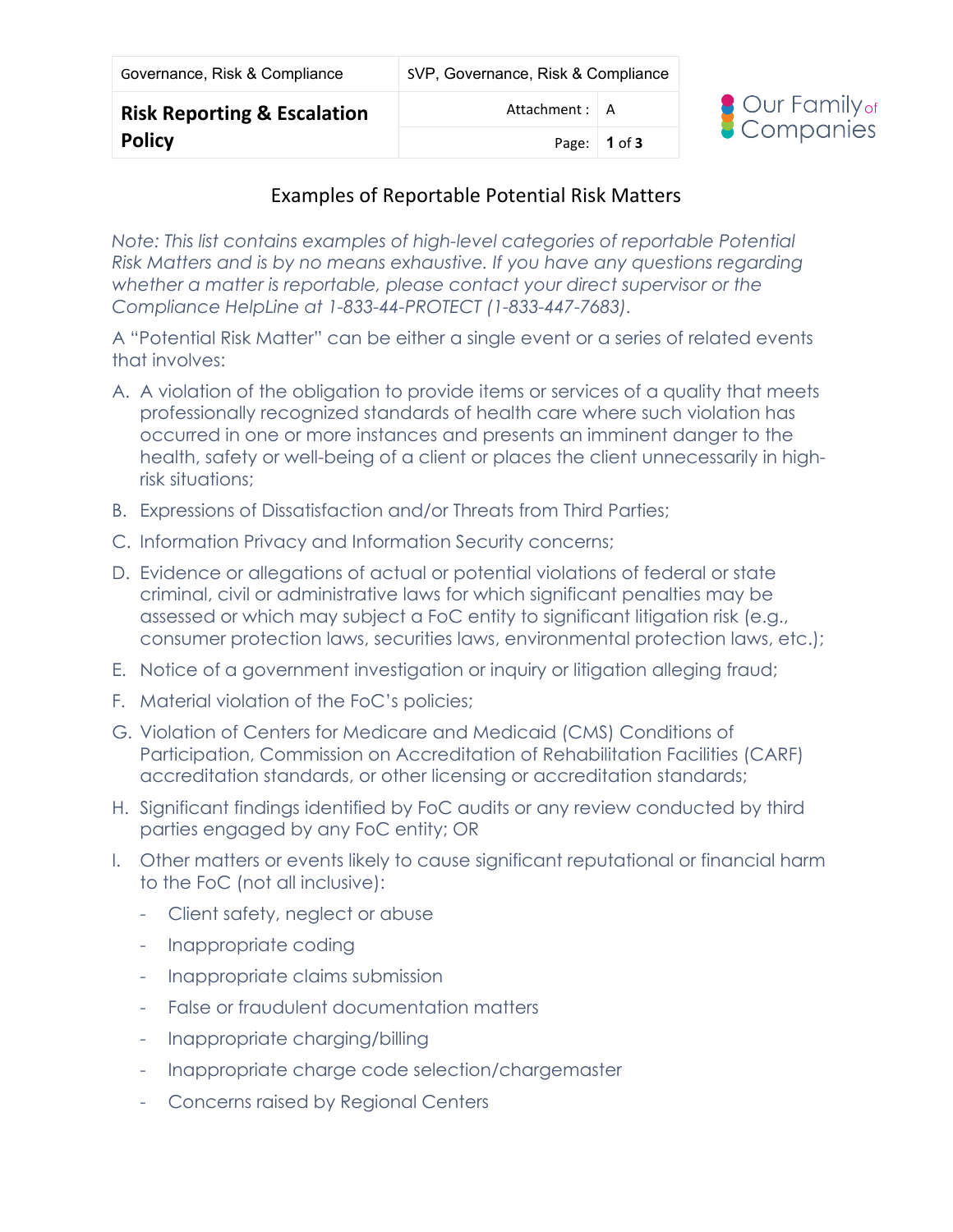

- Accreditation matters
- HIPAA or Client/Customer Privacy matters
- EMTALA matters
- Cost reporting matters
- Provider Arrangement matters, such as potential violations of the Stark law or Anti-kickback statute
- Correct level of care
- Appropriately licensed staff
- Quality of care matters
- J. Threats

A threat is generally any circumstance or event that can adversely impact an organization's IT assets or data. For example, the Cybersecurity Information Sharing Act of 2015 (CISA) broadly defines cybersecurity threats as any actions that may result in an unauthorized effort to adversely impact the security, availability, confidentiality, or integrity of systems or data [\(6 U.S.C. § 1501\(5\)\)](http://practicallawconnect.thomsonreuters.com/Link/Document/FullText?findType=L&pubNum=1000546&cite=6USCAS1501&originatingDoc=I456584dc12fb11e698dc8b09b4f043e0&refType=SP&originationContext=document&vr=3.0&rs=cblt1.0&transitionType=PLDocumentLink&billingHash=109F56836E1B7594C75213E205422D53ADB1D3E6663B17959619D2FD842F0916&contextData=(sc.Search)#co_pp_362c000048fd7).

Threats are often characterized as attacks or attack types and may also be defined from several perspectives, including:

- Sources or threat actors, such as:
	- negligent or malicious employees who create internal threats; and
	- nation-state actors or hackers or other criminals who create external threats.
- Events or scenarios, such as:
	- data loss or theft, including data exfiltration;
	- errors or omissions:
	- malicious software [\(malware\)](http://practicallawconnect.thomsonreuters.com/Document/Id4cf18e1f3ad11e28578f7ccc38dcbee/View/FullText.html?originationContext=document&vr=3.0&rs=cblt1.0&transitionType=DocumentItem&contextData=(sc.Search)) infections;
	- hacking, including computer or network intrusions;
	- unauthorized access to data;
	- physical equipment loss or theft;
	- credential theft; and
	- social engineering, for example, email-based attacks like phishing.
- A combination of sources and events.

The FoC also considers natural disasters or human-caused events that may threaten information confidentiality, integrity, or availability, such as fires,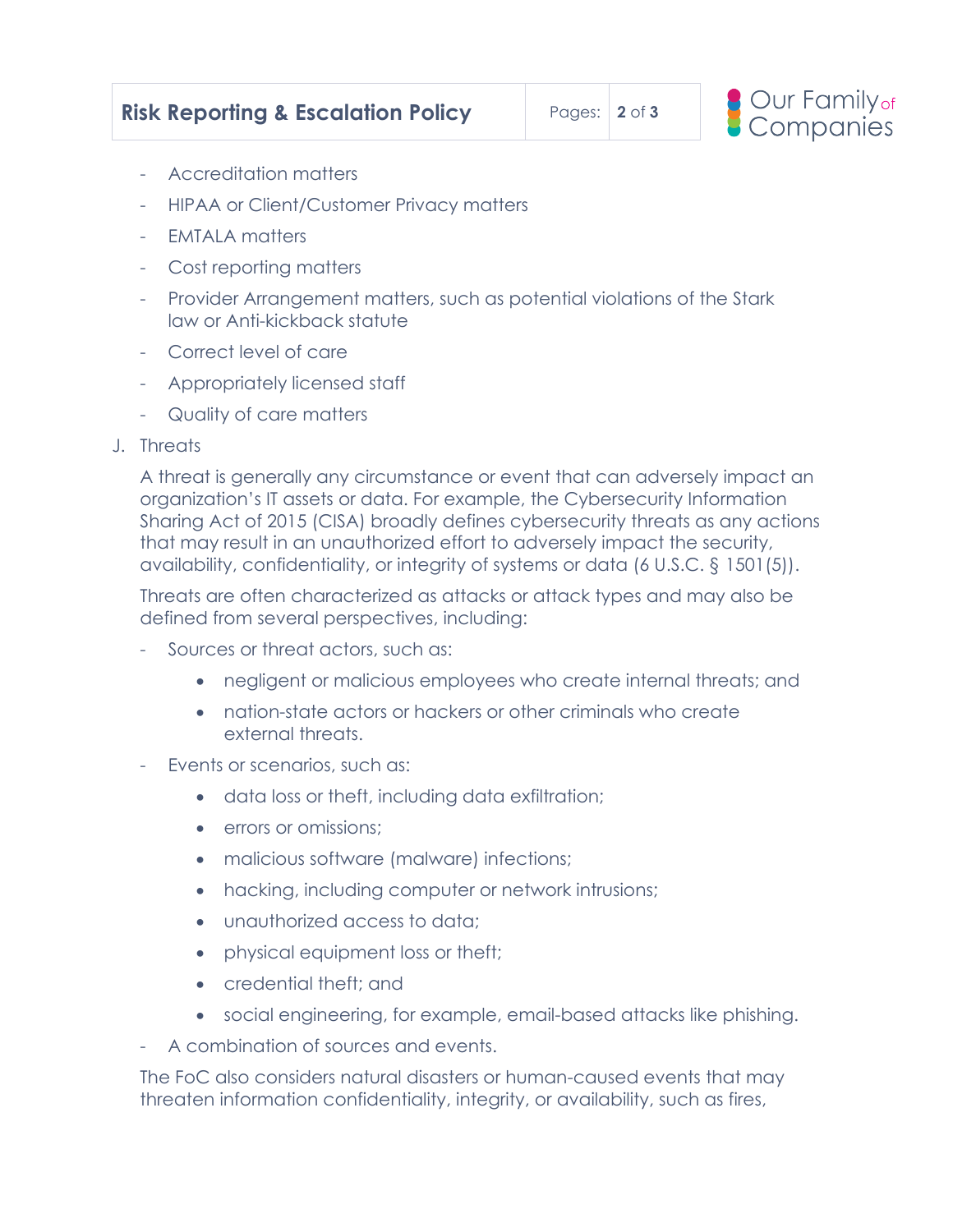|  |  | <b>Risk Reporting &amp; Escalation Policy</b> |  |
|--|--|-----------------------------------------------|--|
|--|--|-----------------------------------------------|--|

**Risk Reporting & Escalation Policy** Pages: **3** of **3**



floods, other major weather events, terrorist attacks, and power outages as threats. Because these environmental threats have potentially far-reaching effects, the FoC will address them separately in a formal business continuity, emergency disaster preparedness and disaster recovery planning process.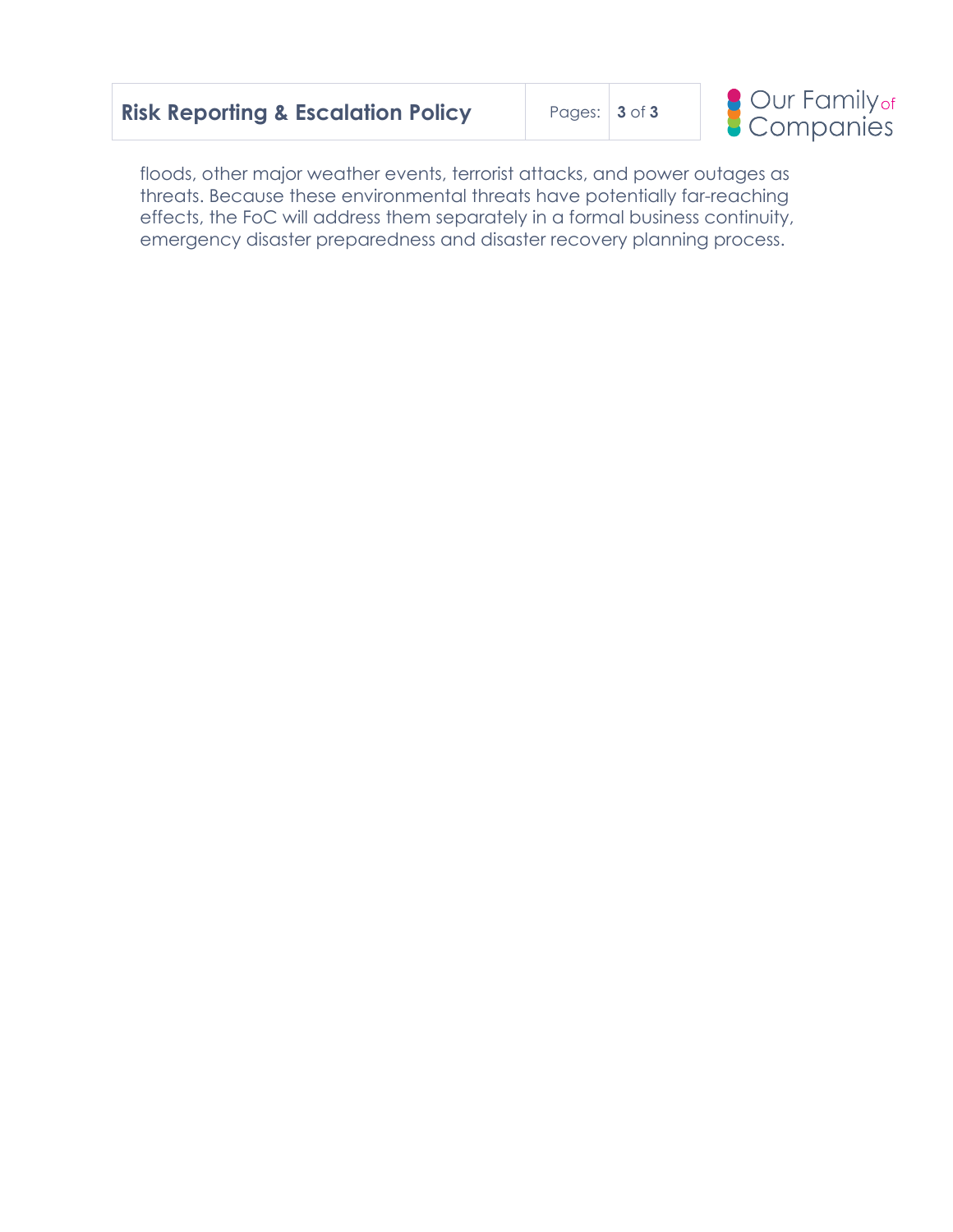| Governance, Risk & Compliance          | SVP, Governance, Risk & Compliance |  |  |
|----------------------------------------|------------------------------------|--|--|
| <b>Risk Reporting &amp; Escalation</b> | Attachment : $\vert$ B             |  |  |



## General Guidelines for Escalating Potential Risk Matters

Page: **1** of **1**

All Potential Risk Matters must be reported. If you are unclear on whether something should be reported, err on the side of caution and report it. If something is going wrong or it appears that it may not go according to plan, report it.

- 1. An employee should escalate to their immediate Supervisor, Manager or Director.
- 2. The Supervisor, Manager or Director who receives the report should immediately report it to their Department or Business Leader.
- 3. The Department/Business Leader must immediately escalate the report, as appropriate, to the Entity FoFo when help is needed to find a solution to the risk or prevent additional risks.
- 4. The Entity FoFo will discuss the matter with the appropriate SME(s) to determine the extent of the risk.
- 5. Escalation to Executive Leadership

The Entity FoFo will escalate to Executive Leadership when:

- a. Addressing the risk requires decisions/actions (e.g., expenditures) that are beyond what the Entity FoFo is authorized to decide;
- b. The risk cuts across, or may impact, multiple departments and/or FoC Entities, and/or addressing the risk requires action by multiple departments; or
- c. Addressing the risk requires corporate changes (e.g., changes to corporate policies); or
- d. Grievances from stakeholders have been received to which the Entity FoFo cannot impartially and/or effectively respond.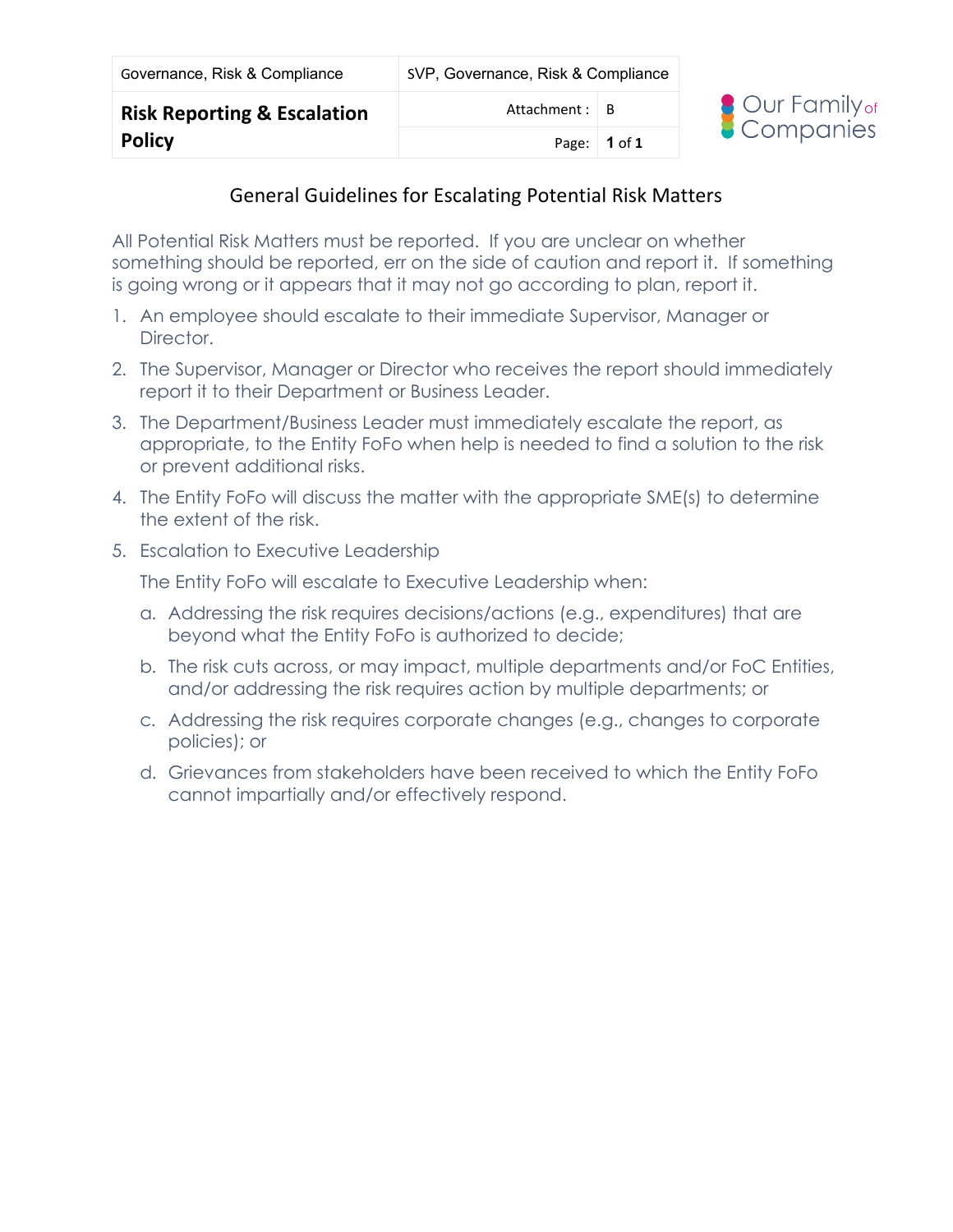# Guidelines for Managing Expressions of Dissatisfaction & Threats from Third Parties With Whom The FoC Contracts With

- 1. If you receive either a verbal or written (hard-copy or electronic) expression of dissatisfaction from a Third Party with whom the FoC Contracts with
	- Provide details of the expression of dissatisfaction to both your Supervisor and Manager & GRC
	- Work with your Supervisor or Manager to research & provide a response to the expression of dissatisfaction
	- Provide a copy of your response to GRC
- 2. If you receive either a verbal or written (hard-copy or electronic) threat from a Third-Party with whom the FoC Contracts with in terms of but not limited – contract termination for cause, the levying to penalties/fees, the intent to exercise a right such as filing a dispute, invoking arbitration, considering possible legal action etc.
	- Provide details of the threat to your Supervisor or Manager, your Business Unit Lead and GRC
	- Do not engage with them directly unless in the normal course of business. Await direction from GRC in collaboration with your Supervisor or Supervisor or Manager and Business Unit Lead in terms of any response to the Third-Party specific to the threat
	- Continue to refer any follow-up communications from the Third Party related to the threat to your Manager, your Business Unit Lead and GRC until advised to the contrary
- 3. If you receive either a verbal or written (hard-copy or electronic) communication from Counsel representing a Third-Party with whom the FoC Contracts with (such communication may or may not include a threat of legal action)
	- At your earliest convenience provide details of the communication to both GRC and your Business Unit Lead (with a courtesy notification to your Supervisor or Manager)
	- Do not respond to Counsel and/or the Third-Party (any communication will come from GRC and/or your Business Unit Lead)
	- Refer any follow-up communications from Counsel and/or the Third-Party related to the communication from Counsel directly to GRC and your Business Unit Lead. Do not engage with Counsel. Only engage with the Third-Party to the extent that is necessary to continue normal business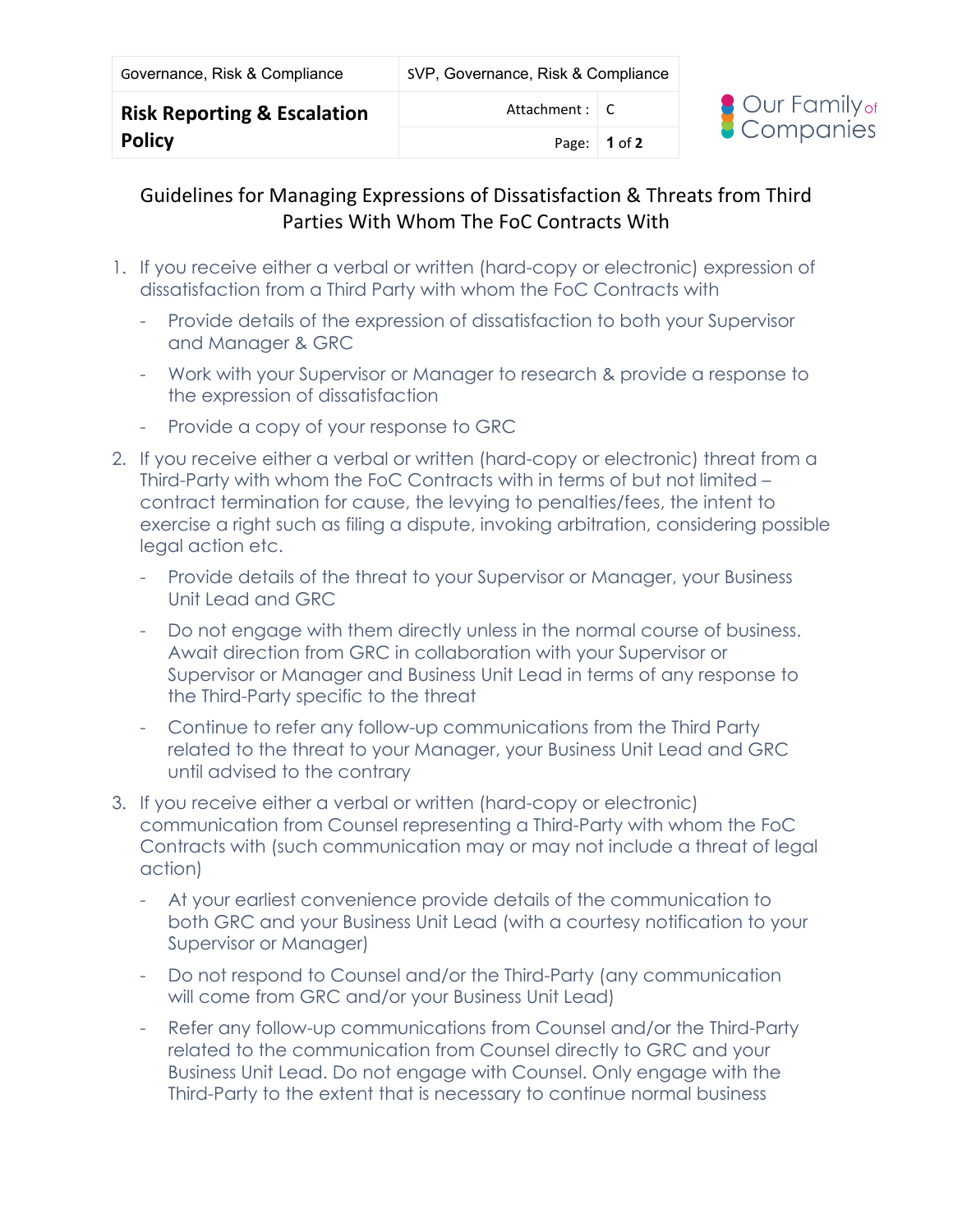

operations.

- As a best practice retain ALL documentation related to the Third-Party (pending the possible imposition of a formal Legal Hold)

These guidelines do not apply to client or employee specific complaints, grievances etc. You should continue to follow existing processes in that regard.

Any questions or if in doubt as to what you should do, please contact GRC at [compliance@catalight.org.](mailto:compliance@catalight.org)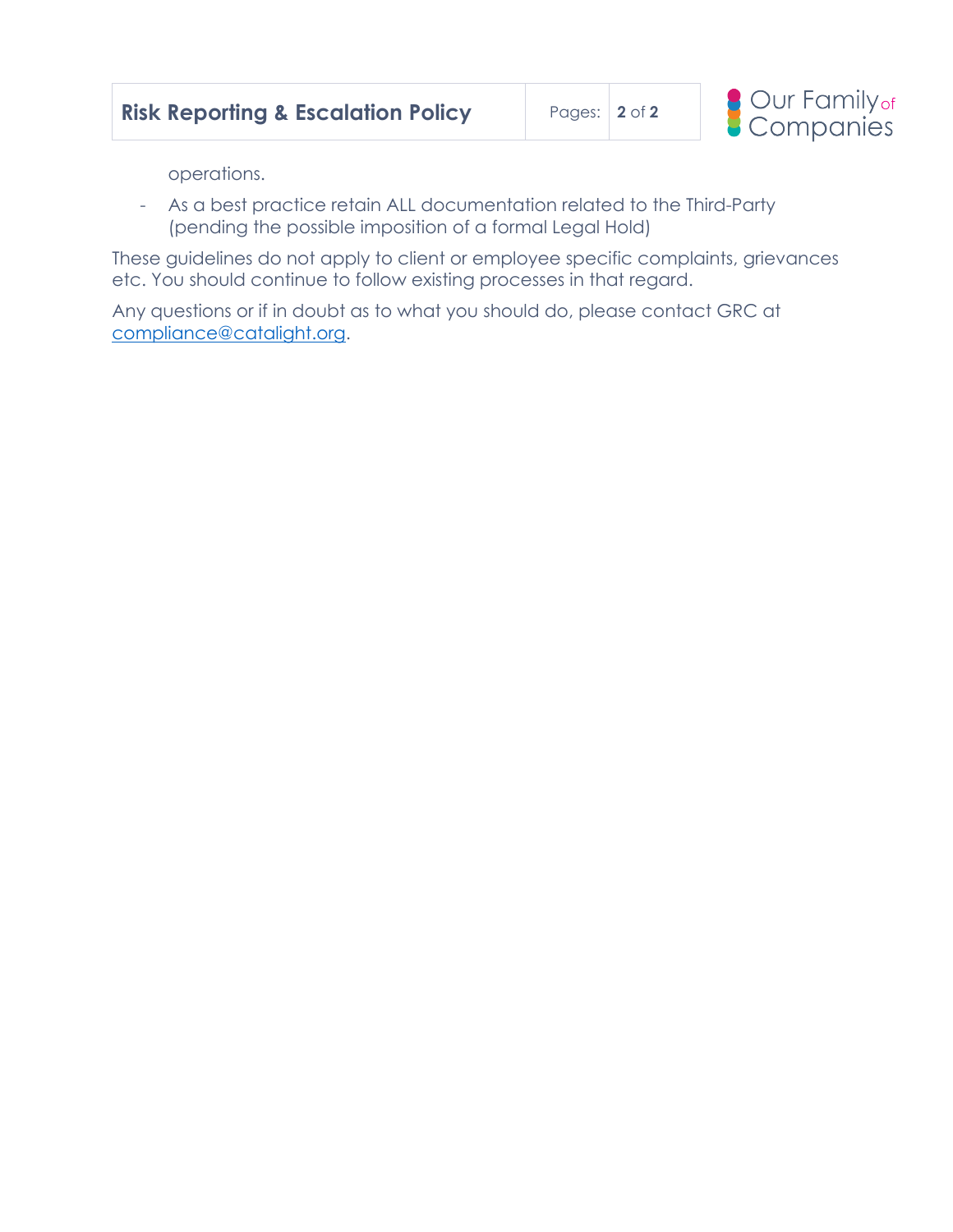| Governance, Risk & Compliance          | SVP, Governance, Risk & Compliance |              |  |
|----------------------------------------|------------------------------------|--------------|--|
| <b>Risk Reporting &amp; Escalation</b> | Attachment : $\Box$ D              |              |  |
| <b>Policy</b>                          |                                    | Page: 1 of 1 |  |



#### Guidelines for Reputation Management Monitoring and Escalation

Reputation risk is any threat to our company's good name. This can happen when our company's character or ethics are called into question. Be vigilant about client/customer service mishaps and report:

- 1. Client/customer complaints of any kind
- 2. Issues or concerns with service line or clinicians/staff
- 3. Disparaging comments or confidential information from an employee
- 4. Disparaging comments from an external FoC event attendee, vendor or donor
- 5. A false or mistaken remark about another affiliate, entity, employee or FoC service line (this includes Social Media as well as both Verbal & Written communication mediums)

| <b>REVIEW</b>                                               | <b>COMPANY</b>                                               | <b>GENERAL</b><br><b>RESPONSE</b>                                                | LEVEL 1                                 | LEVEL 2                     | LEVEL <sub>3</sub>                                                    |
|-------------------------------------------------------------|--------------------------------------------------------------|----------------------------------------------------------------------------------|-----------------------------------------|-----------------------------|-----------------------------------------------------------------------|
| General<br>dissatisfaction                                  | All                                                          | Apology; Refer<br>to Customer<br>Service                                         | Marcom,<br>Customer<br>Service; leader* | Quality/GRC                 | Population<br><b>Health</b><br>Oversight                              |
| <b>Issues with</b><br>service line or<br>clinician          | <b>BHPN</b><br><b>ESNorCal</b><br><b>ESH</b><br>myBrightlink | Apology; Refer<br>to Customer<br>Service or<br>Quality                           | Marcom;<br>leader*                      | Quality/GRC                 | Population<br><b>Health</b><br>Oversight or<br><b>Clinical Ops</b>    |
| Disparaging or<br>confidential<br>employee<br>comments      | All                                                          | Removal of<br>comment OR<br>note follow-up<br>by email                           | Employee's<br>Supervisor;<br>leader*    | Quality/GRC                 | P&P                                                                   |
| Disparaging<br>comments from<br>external<br>partners        | All                                                          | Removal of<br>comment OR<br>note follow-up<br>by email                           | Quality/GRC;<br>leader*                 | Vendor<br>partner(s) in FoC | P&P                                                                   |
| False/mistaken<br>remarks of<br>affiliate, service,<br>etc. | <b>BHPN</b><br><b>ESNorCal</b><br><b>ESH</b><br>myBrightlink | <b>Address with</b><br>correction and<br>supporting<br>resource (if<br>possible) | Marcom;<br>leader*                      | Skip to $\rightarrow$       | Population<br><b>Health</b><br>Oversight, P&P,<br><b>Clinical Ops</b> |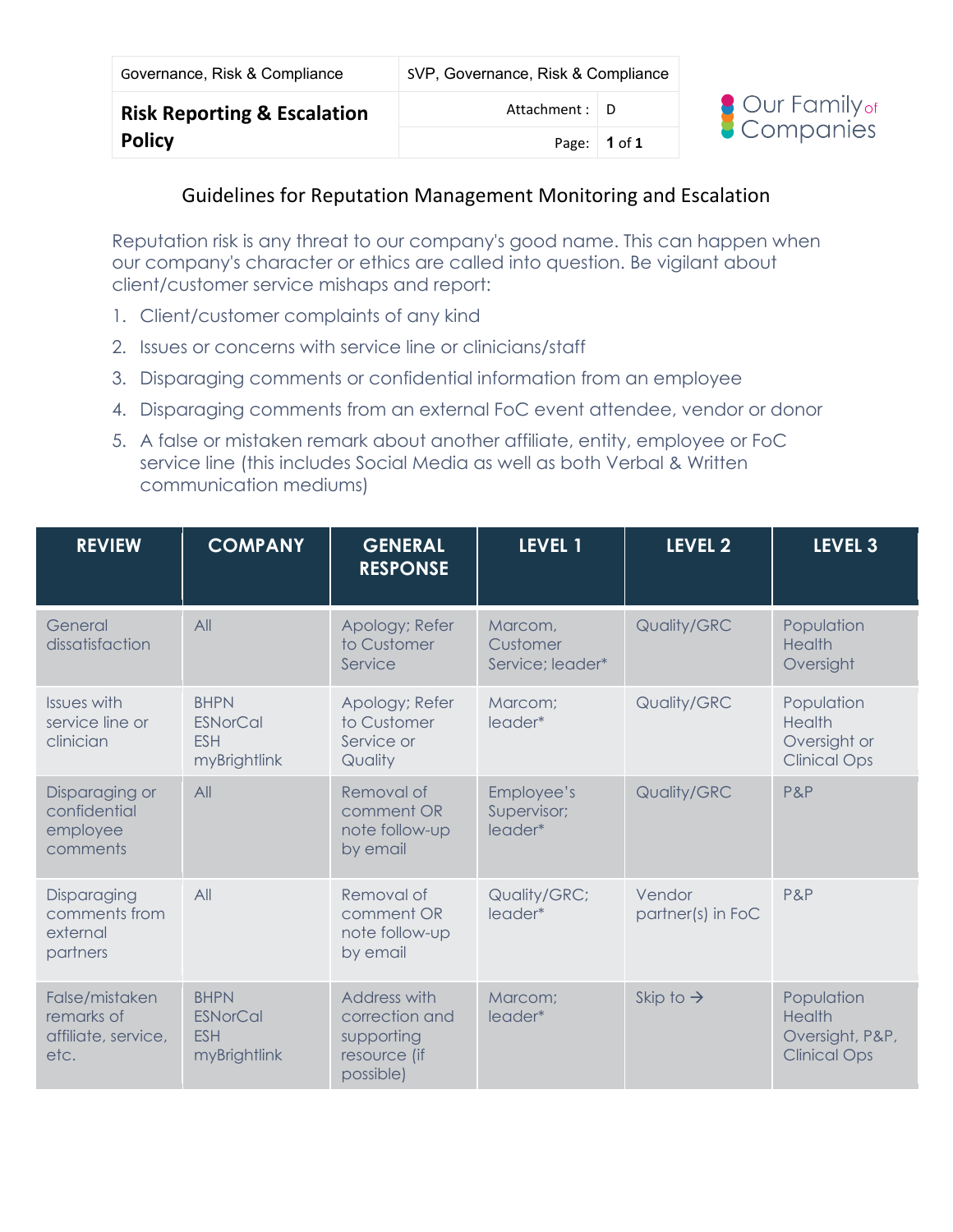| Governance, Risk & Compliance          | SVP, Governance, Risk & Compliance |                      |  |
|----------------------------------------|------------------------------------|----------------------|--|
| <b>Risk Reporting &amp; Escalation</b> | Attachment : $E$                   |                      |  |
| <b>Policy</b>                          |                                    | Page: $\vert$ 1 of 2 |  |



#### Guidelines for Reporting Information Privacy-Security & Cyber Security Threats

The Information & Cyber Security Reporting Guideline provides a series of channels through which incidents can be reported, escalated, and administratively reviewed to ensure the FoC's information assets and/or infrastructure are protected. The Office of Information Security and the Office of Governance, Risk & Compliance (GRC) will be the primary responders to the incidents. Other departments will assist as the need arises.

\* AFTER NOTIFYING THE OFFICE OF INFORMATION SECURITY AND THE OFFICE OF GRC, IT IS ESSENTIAL TO FOLLOW THE INSTRUCTIONS OF THE INCIDENT RESPONSE TEAM. Examples of what type of incidents should be reported appear below:

- Any suspected phishing or other social engineering attempts
- Any suspected hacking or intrusion attempts
- Suspicion of a password compromise
- Harassment by e-mail
- Violation of any information privacy security or technology policy

#### **Legal and Other Obligations**

- 1. Determine if the threat requires the involvement of legal counsel (refer to GRC for guidance)
- 2. Develop an information privacy-security or cyber incident response plan (IRP) as outlined in the Business Continuity Plan. The IRP should be based on:
	- a. the nature of its business or other activities;
	- b. the data it collects and maintains; and
	- c. the locations where it operates and its employees and customers or clients are located.
- 3. Developing and maintaining an IRP may help the FoC:
	- a. prepare to respond more rapidly and effectively to cyber events;
	- b. lessen the effects of a data breach or other information privacy-security incident; and
	- c. demonstrate that the FoC has taken reasonable steps to maintain adequate cybersecurity practices if an incident results in litigation or enforcement action.
- 4. Is the FoC subject to laws or regulations that require notification to affected individuals, regulators, or others if a data breach of personal information occurs and, if so, determine:
	- a. required timelines for notifications;